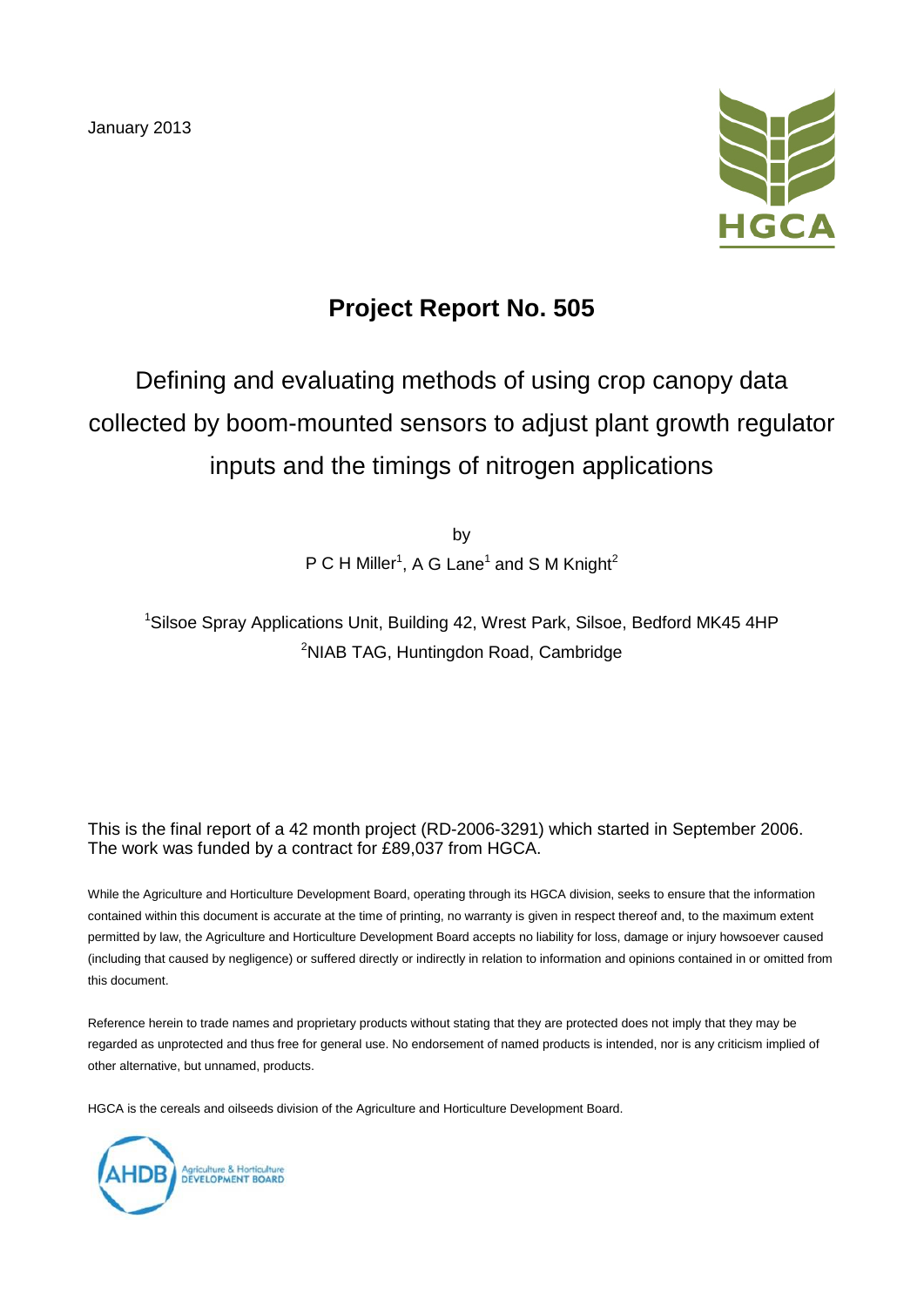# **CONTENTS**

| 1. |        |                                                                             |
|----|--------|-----------------------------------------------------------------------------|
| 2. |        |                                                                             |
|    | 2.1.   |                                                                             |
|    | 2.2.   |                                                                             |
|    | 2.3.   |                                                                             |
|    | 2.4.   |                                                                             |
| 3. |        |                                                                             |
|    | 3.1.   |                                                                             |
|    | 3.2.   |                                                                             |
|    | 3.2.1. |                                                                             |
|    | 3.2.2. |                                                                             |
|    | 3.2.3. |                                                                             |
|    | 3.3.   |                                                                             |
|    | 3.3.1. |                                                                             |
|    | 3.3.2. |                                                                             |
|    | 3.3.3. | Comparison between results from the sites in the 2006/07 season 28          |
|    | 3.3.4. | Crop responses to treatments applied in the 2007/08 and 2008/09 seasons  29 |
|    | 3.3.5. | Crop canopy characteristics in the 2007/08 and 2008/09 seasons 33           |
|    | 3.4.   |                                                                             |
|    | 3.5.   |                                                                             |
|    | 3.6.   |                                                                             |
|    | 3.7.   |                                                                             |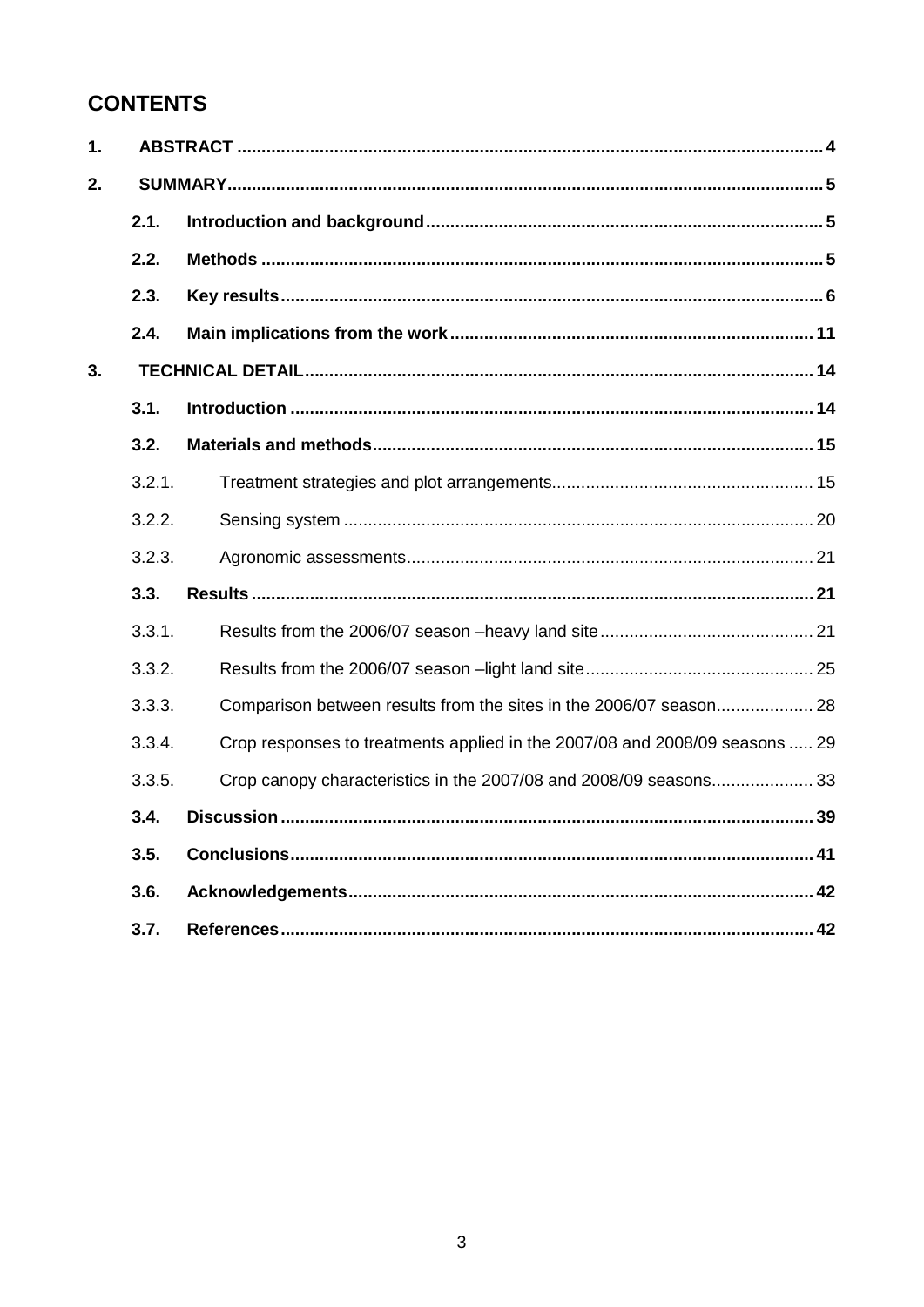## **1. ABSTRACT**

The aim of the project was to interpret and evaluate crop canopy information for winter wheat crops collected using boom-mounted sensors that could then be used in the planning of nitrogen fertiliser timing and plant growth regulator application strategies. These strategies would aim to minimise the risk of lodging whilst also maintaining crop yield and minimising plant growth regulator (PGR) use.

Experimental plots were established over three seasons on two sites with different soil types using seed rates in the range 70 to 400 seeds/ $m^2$  to give different crop canopy characteristics. Measurements of the crop canopy characteristics (crop height and a Normalised Vegetation Difference Index – NDVI) made at each site and on three occasions in each season using a boommounted sensor system showed that there was a consistent relationship between NDVI and Leaf Area Index (LAI)/Green Area Index (GAI) measured with a manually operated light attenuation instrument. There was also a relationship between the variability of the NDVI signal and the tiller/shoot number which, for a given field calibration, could provide information about plant populations on a spatially selective basis. It was therefore concluded that crop canopy sensing systems could provide input data for managing root and stem lodging risk based on existing decision rules. The sensor systems gave the steepest responses for both the NDVI/LAI (GAI) and the variability of NDVI/tiller (shoot) counts relationships at the early measurement timings and this corresponds to the times at which decisions relating to nitrogen timings and PGR inputs are most relevant.

In the first year of the project, plots were managed using variable treatments determined from a set of decision rules defined for each of three separate strategies: standard, variable nitrogen timings and variable PGR inputs. Results were found to be dominated by weather effects during the 2006/07 season and therefore for the final two years of the work a more conventional randomised plot design was used. Crop yields from plots treated with no early nitrogen and a low PGR input consistently gave lower yields than those treated with a standard nitrogen split and either a low PGR input or a robust PGR input. Crop lodging was only recorded on the heavy land site with some lodging for all strategies and seed rates in the first year of the work, for the highest seed rate plots only in the second year and no lodging in the third year. Lodging risk analyses were therefore based on previously established relationships.

4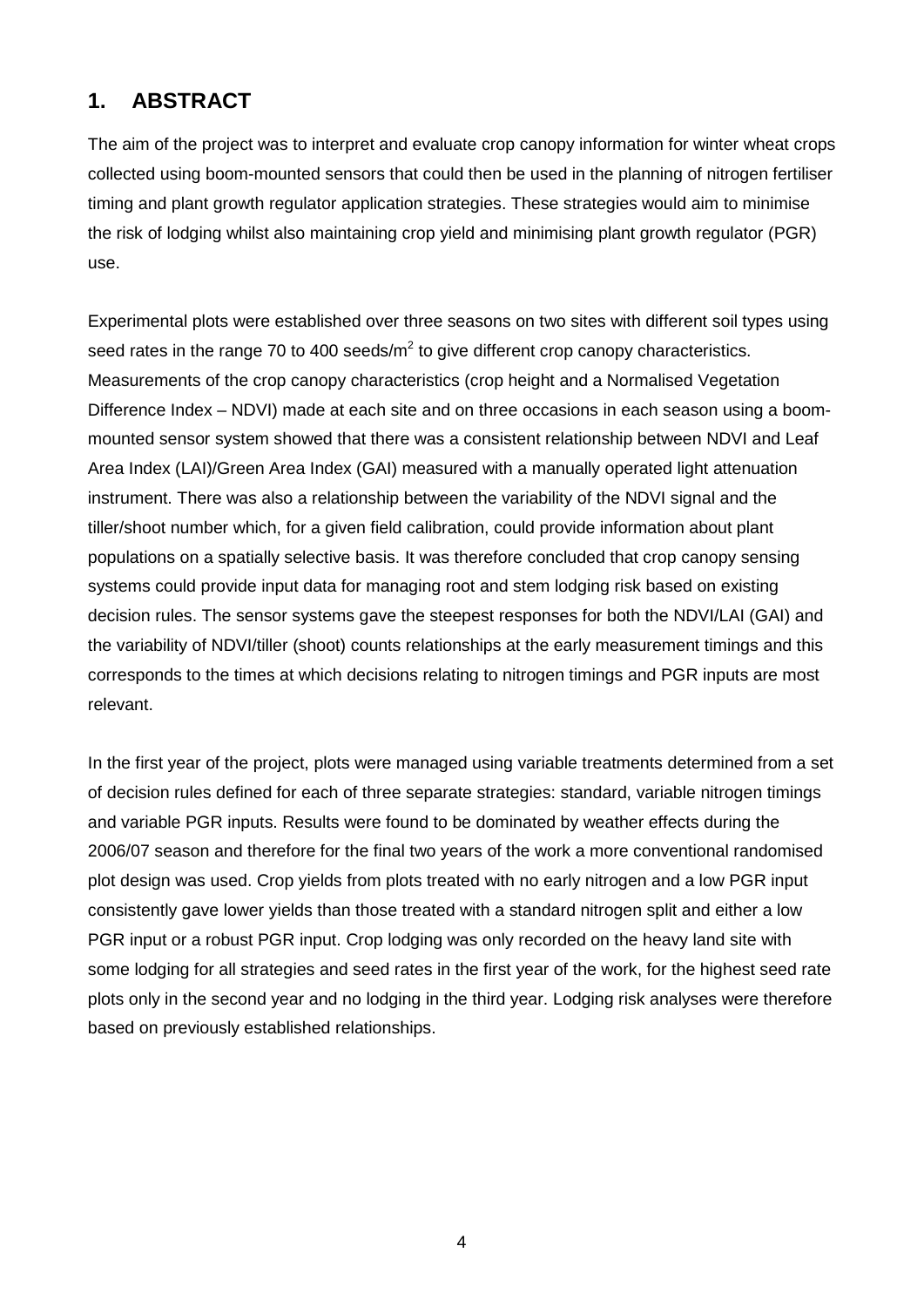#### **2. SUMMARY**

#### **2.1. Introduction and background**

Concern over crop lodging has increased as combine harvester capacity (tonnes/machine per season) has needed to increase in response to economic pressures such that a standing crop is now a critical requirement in any UK cereal production strategy. Crop lodging also incurs potential additional costs related to crop drying and increases the risk of mycotoxins in the grain. However, there are also increasing concerns about the chemical residues of plant growth regulators in the food chain. The most commonly occurring pesticide residues in grain are glyphosate and plant growth regulators. There is concern over the levels of use of some plant growth regulator formulations but current alternatives are less effective when used alone and are more expensive. Therefore, approaches that minimise the risk of lodging using well managed inputs of growth regulators based on information about the crop canopy have potentially important advantages. If plant growth regulator use is restricted then an important way of reducing lodging risk relates to the adjustment of the timings of nitrogen inputs.

This project aimed at testing the hypothesis that the risk of crop lodging can be effectively managed by applying growth regulators and adjusting the timings and splits of nitrogen inputs based on measurements of the crop canopy structure. A review of approaches to crop canopy sensing identified spectral reflectance as the principle most commonly used as a basis for determining cereal crop canopy characteristics both in research studies and commercial developments. The work described in this report builds on previous studies conducted as part of an HGCA Fellowship (HGCA Project Ref. 2265 that commenced on 01/05/2000) in which it was shown that there was the potential to obtain information about crop canopy structure from boommounted sensors in terms of both Green Area Index and shoot/tiller numbers and hence a basis for the management of lodging risk using established relationships.

#### **2.2. Methods**

The project was conducted over three cropping seasons and involved the establishment of winter wheat plots on two sites: a heavy land site near Biggleswade in Bedfordshire, and a light land site near Andover in Hampshire. Different crop canopies were achieved at each site by using seed rates in the range 70 to 400 seeds/ $m^2$ . A boom-mounted sensor system, developed as part of previous project work (Scotford and Miller, 2004) and including radiometers to measure spectral reflectance and ultrasonic transducers to monitor boom height, was mounted on a self-propelled lawn mower chassis that enabled the transducers to be moved across the plots at a speed of approximately 4.0 km/h with data recorded directly to a computer at a rate of 10 Hz. Measurements were made on three occasions at each site: in early March, April and May. On each measurement

5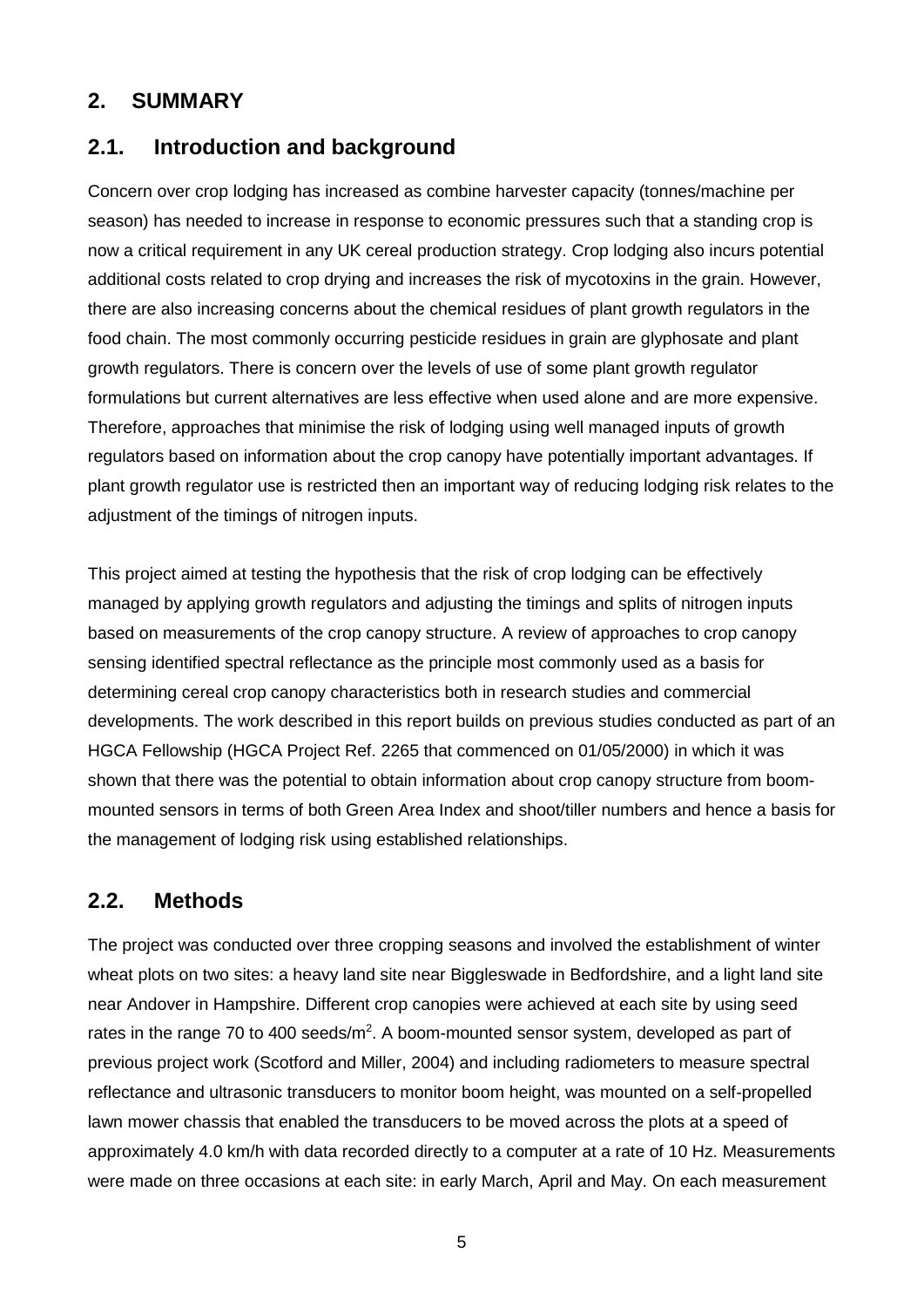occasion, the Leaf Area Index/Green Area Index was measured in each plot with a manually operated light attenuation instrument ("Sun Scan" – Delta-T Devices Ltd).

In the first year of the work plots received treatments based on three strategies:

- Standard nitrogen split and standard PGR programme according to best practice for the site.
- Standard nitrogen split with a variable PGR programme based on crop canopy measurements.
- Variable nitrogen split based on crop canopy measurements and a standard PGR programme.

Decision rules were developed based on the results of the crop canopy measurements and applications of both nitrogen and plant growth regulators were made according to these rules. In the early spring of 2007, crop canopies, particularly at the heavy land site, had much greater Leaf Area Indices than expected following a relatively mild winter. There then followed a dry spring period during which crops at the heavy land site lost leaf such that the application strategies based on the developing canopy could not be implemented as initially envisaged. It was therefore decided that in the second and third years of the work a more conventional randomised plot experimental design would be used with defined treatments applied representing the three strategies. For each of the plots in each year, assessments were made of:

- Shoot counts in February/March prior to the first scan timing counted manually;
- Final ear population (ears/ $m^2$ ) at GS 80- counted manually.
- Crop height measured manually at GS 80 and with the sensor system at the earlier timings.
- Lodging  $($ >45 $^{\circ}$ ) and leaning  $($ <45 $^{\circ}$ ) % of crop area and date of occurrence assessed manually.
- Grain yield at 15% moisture content using a plot combine.
- Specific grain weight and thousand grain weight from analysis of collected grain samples.

In addition to the measurements made with the boom-mounted sensors in the first year of the project, assessment were made of the lodging risk for each plot at the heavy land site at the March timing by an experienced agronomist enabling a direct comparison with these manual estimates and results from the sensor measurements.

## **2.3. Key results**

Results from measurements of a vegetative index (Normalised Vegetation Difference Index – NDVI) and Leaf Area Index/Green Area Index showed a consistent form over all seasons at both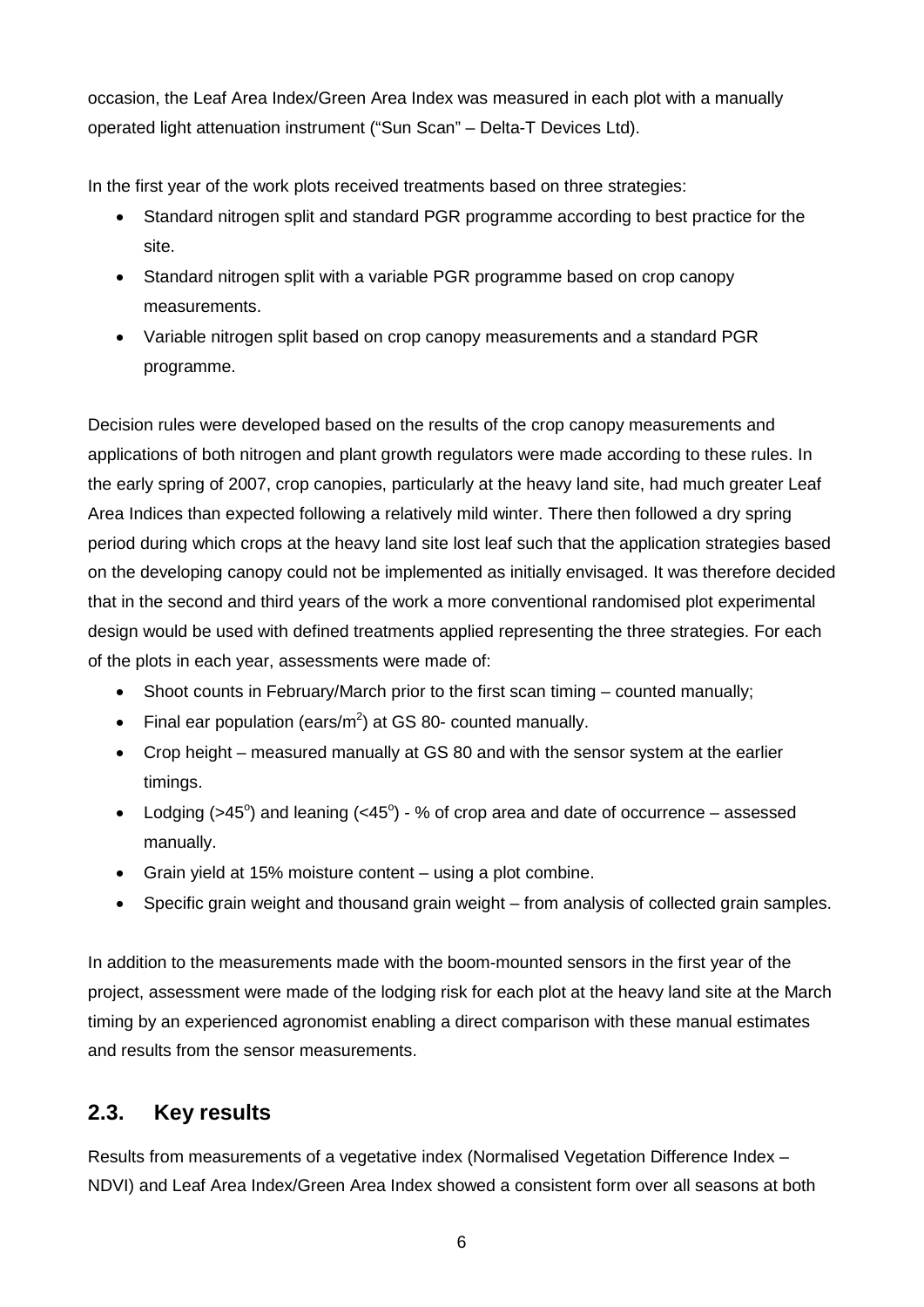sites. Because measurements with the sensors and the manually operated light attenuating instrument were made relatively early in the season, it was assumed that there would be a close relationship between the parameters of Leaf Area Index and Green Area Index such that existing rules relating to the evaluation of lodging risk that use Green Area Index as a parameter could be used in the study. Examples of the measured relationships are given in Figures I and II. It can be seen that the largest changes in the measured NDVI for a given change in the Leaf Area Index (LAI) occurred at the early sampling times when the crop was at the earlier growth stages. This is consistent with the measurement of NDVI tending to saturate as the crop canopy gets larger such that for values of LAI above 3.0, sensor resolution is relatively poor. Information relating to the management of lodging risk will therefore be generated when the reflectance sensing instrument is relatively sensitive to changes in crop canopy structure.



**Figure I.** The relationship between Leaf Area Index (LAI) and a Vegetation Index (NDVI) measured at the heavy land site on three occasions in 2008.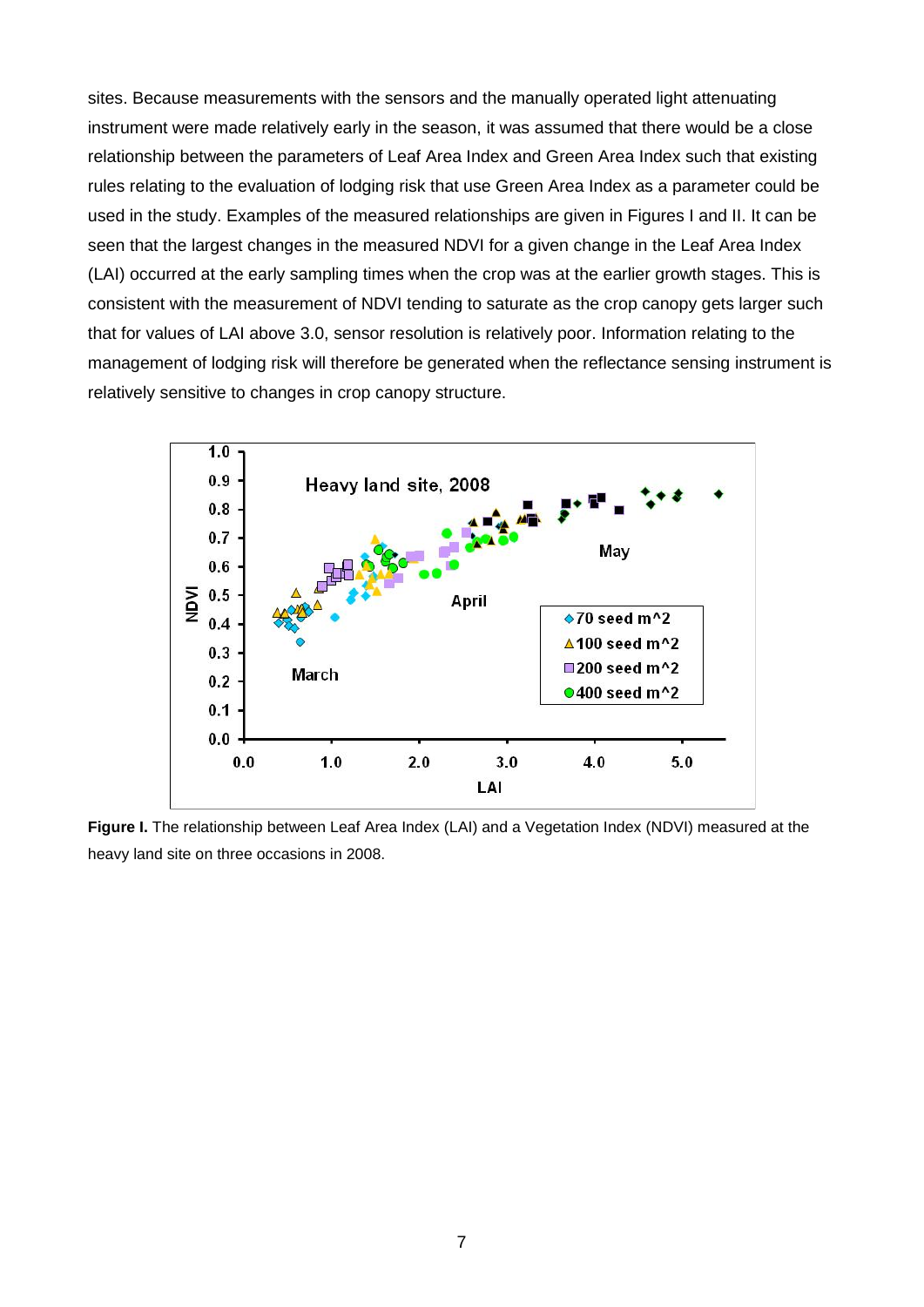

**Figure II.** The relationship between Leaf Area Index (LAI) and a Vegetation Index (NDVI) measured at the light land site in March (lined symbols) and April (unlined symbols) during 2008.

In the second and third years of the study the variability of the NDVI value from the sensor cluster was shown to correlate well with manual counts of tiller numbers made early in the season at both sites (see Figures III and IV) whereas no correlation was established in the first year of the project. This probably relates to the size of the "footprint" of the sensor. In the first year the boom was positioned approximately 1.0 m above the crop at the earliest sampling time giving a footprint in the order of 0.1  $m^2$ . For years two and three, the height of the boom was reduced such that the sensors were approximately 0.5 m above the crop canopy at all sampling times giving a "footprint" area of the order of  $0.02m^2$ .

Although the variability in sensor output decreased with increasing seed rate and growth stage as expected, there were still relationships between the coefficient of variation of the NDVI signal and manually recorded tiller counts for sensor measurements made at the May timing at both sites.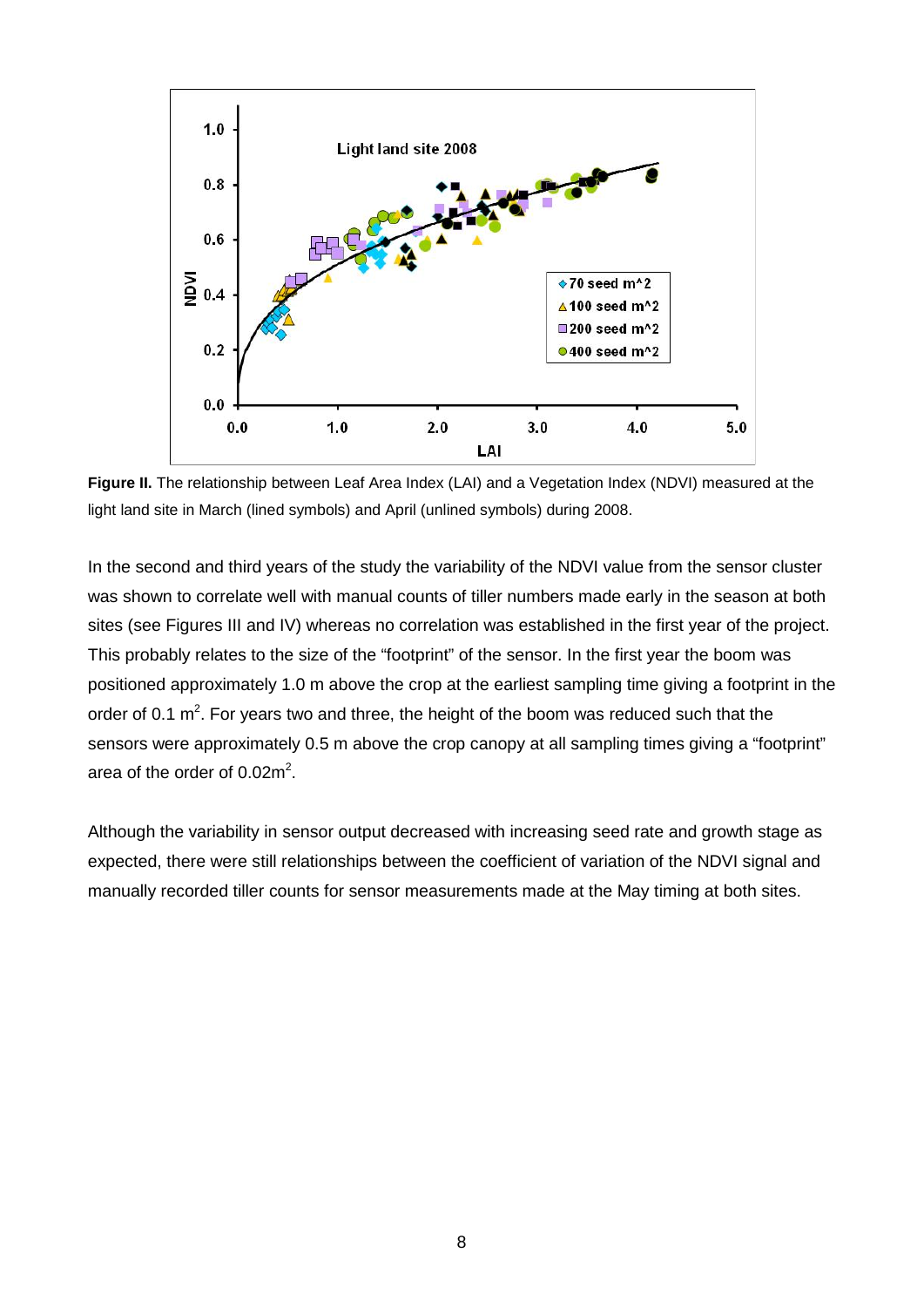

**Figure III.** Coefficient of Variation (CoV) of NDVI measured with the sensors plotted against manually counted tiller numbers in March 2008 at the heavy land site



Figure IV. Coefficient of Variation (CoV) of NDVI measured with the sensors plotted against manually counted tiller numbers in March 2008 at the light land site

Assessments of the lodging risk made manually by an experienced agronomist on the heavy land site in the first year of the project showed a consistent relationship with the Leaf Area Index (LAI) measured with the light attenuation instrument. Measurements of the crop canopy on the light and heavy land sites in the spring of 2007 showed very different Leaf Area Indices for comparable tiller counts (Figure V) indicating that the tillers on the heavy land site were much larger than those on the light land.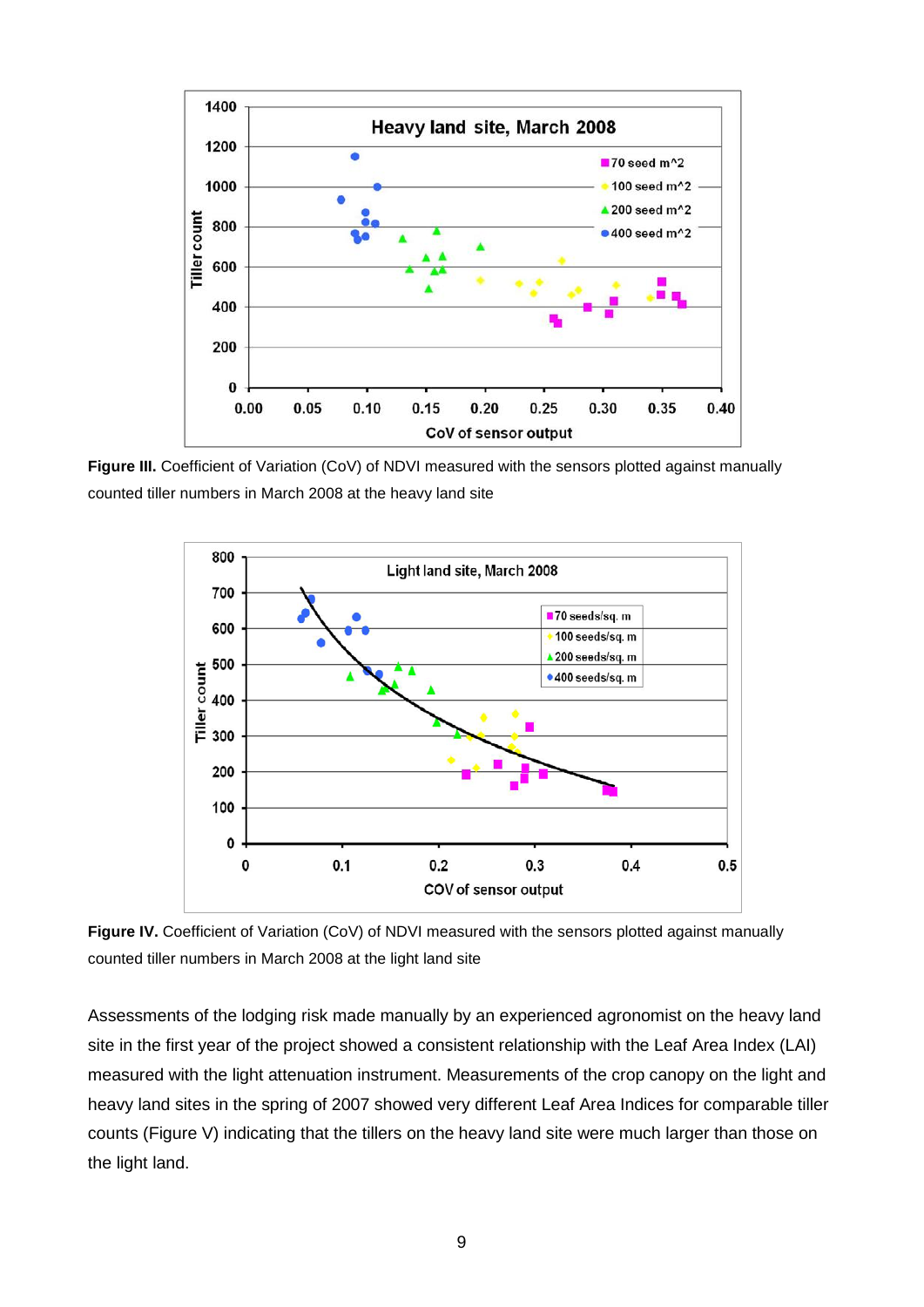

**Figure V.** The relationship between Leaf Area Index (LAI) and tiller counts at the two site in March 2007. Examples of the relationships between plot yields and the applied treatments for the 2009 harvest season are shown in Figures VI and VII.



**Figure VI.** Plot yields recorded on the heavy land site in the 2009 harvest season



**Figure VII.** Plot yields recorded on the light land site in the 2009 harvest season

The agronomic assessment showed some consistent trends, namely: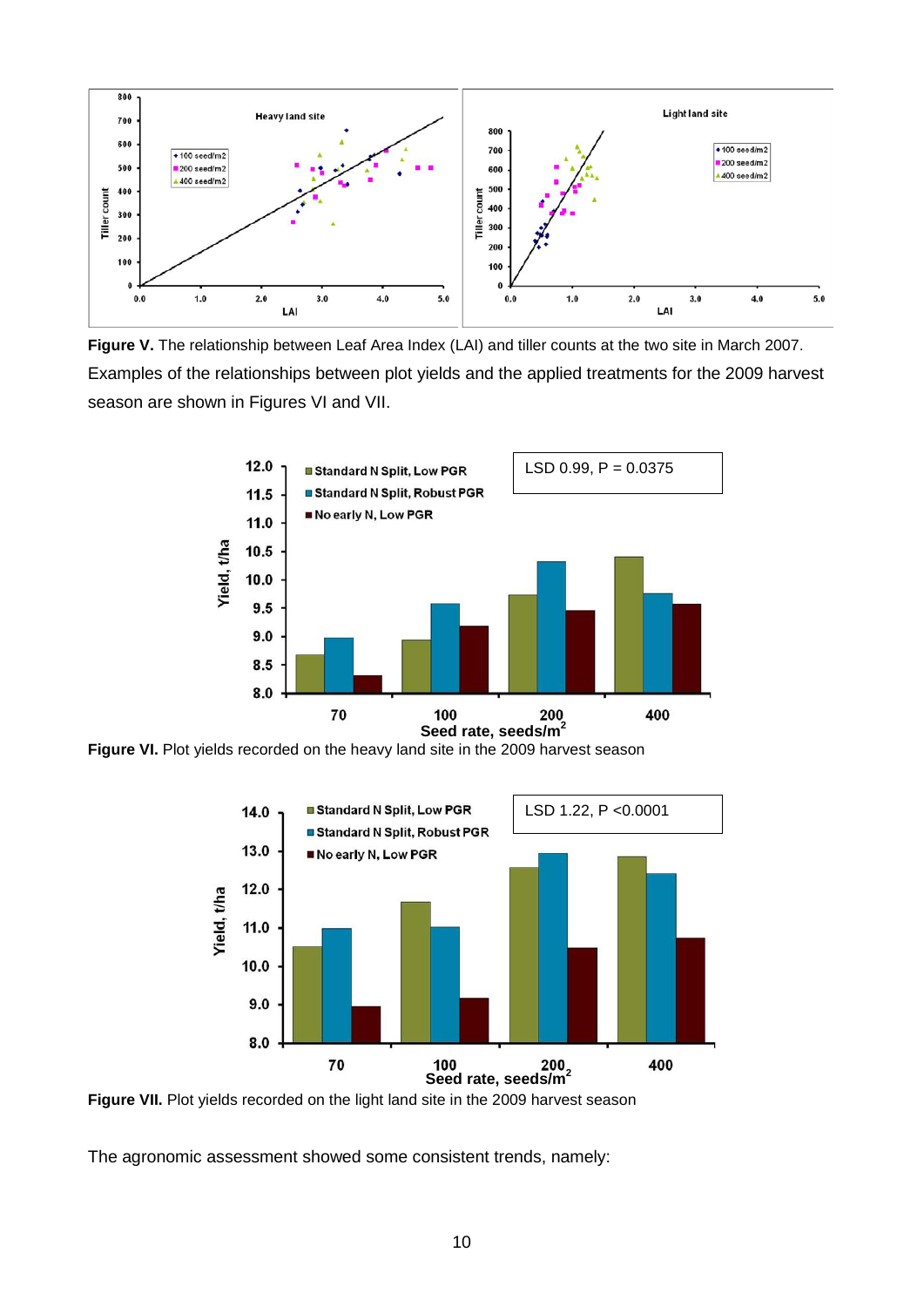- Not applying early nitrogen consistently gave lower yields although this loss of yield compared with a standard application strategy was not always statistically significant: this result emphasises the need for lodging predictions to be as accurate as possible since delays in nitrogen application for reasons other than lodging control are likely to result in a yield loss.
- Only low levels of lodging were recorded over the period during which the study was conducted: no lodging in any season was recorded on the light land site; and on the heavy land site lodging occurred mainly in the first year of the study, with only plots established at the highest seed rate showing lodging in year 2 of the study, and no lodging recorded in the last year of the work. The low levels of lodging in years 2 and 3 were mainly due to seasonal effects.
- The effect of the applied treatments on crop height was variable between both sites and seasons but where significant differences were recorded these followed the expected trends with plots having a low PGR input giving taller crops (e.g. at the light land site in the 2009 season) and those receiving a robust PGR input giving shorter crops (e.g. the heavy land site in the 2008 season).
- There were some differences in the number of ears/ $m^2$  and the specific grain weight but these were mainly related to seed rate rather than the application strategy.
- The expected form of yield against seed rate relationship was found for both sites and soil types (Figures VI and VII) with yields generally increasing with seed rates up to 200 seeds/ $m^2$  and then declining at the higher seed rate. This relationship was particularly pronounced on the light land site for all seasons and on the heavy land site in the 2009 season only – in the earlier seasons at the heavy land site the relationship between seed rate and yield showed less variation.

## **2.4. Main implications from the work**

The study showed that the output from crop sensing systems has the potential to provide data relating to the canopy that would aid the assessment and management of the risk of crop lodging. The main advantage of using a sensor-based system is that information could be collected in a spatially variable manner and any treatments could then be applied on a spatially variable basis. Such an approach would minimise potential crop losses from delayed nitrogen applications where these were not needed to give control of lodging and would also enable the minimum quantity of plant growth regulator to be used.

Because of the low levels of lodging recorded in the experiments, particularly in the last two years of the work, the results obtained have been interpreted using established guidelines for managing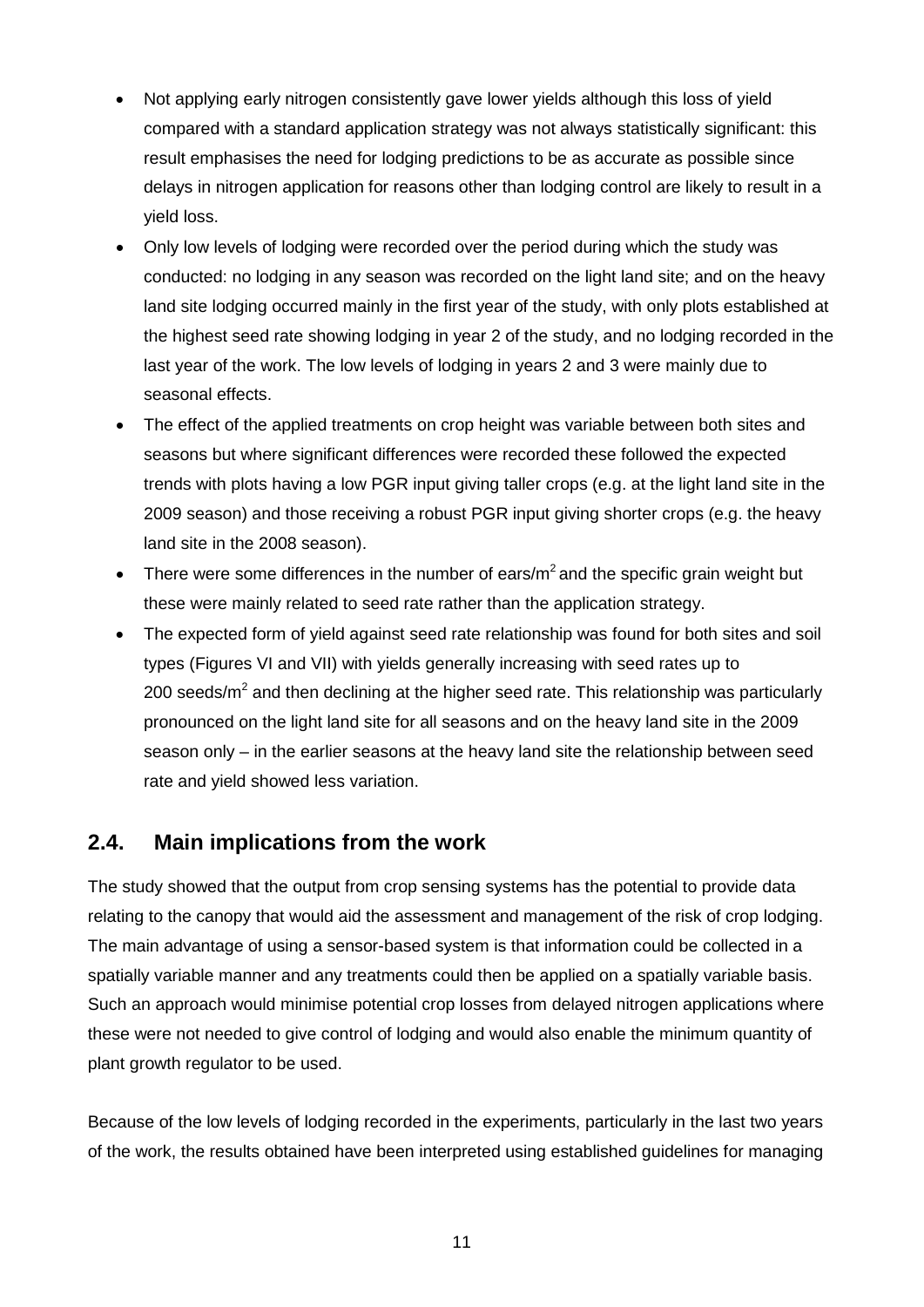crop lodging (HGCA, 2005). These relate to a number of factors but those relevant to the management of a wheat crop in the spring concern:

- Root lodging where the risk increases when the plant population exceeds 200 plants/m<sup>2</sup>;
- Stem lodging where the risk increases when the canopy at GS31 is large having a Green Area Index of 2 or more.

Results of the work described in this report indicate that measures of plant population can be obtained by monitoring the variability of the vegetation index signal from the boom-mounted sensors. It is recognised that the relationships are likely to vary with field and crop condition and therefore some form of in-field calibration would be needed to implement this approach. However, when calibrated it would then be possible to map a field and identify areas where the root lodging risk was high and implement an appropriate management strategy on a spatially variable basis. A robust relationship was found between measures of a vegetation index (NDVI) and Leaf Area/Green Area Index such that sensors could again be used to identify areas within a field where a spatially variable approach to the management of stem lodging could be implemented.

The study was conducted in close collaboration with commercial organisations concerned with crop sensing technologies. While the principles behind the measurements made are likely to relate to results obtained with commercial designs of sensing system, important differences may arise due to:

- The detailed wavelengths used and the calculation of a measure of canopy structure not all commercial approaches use a Normalised Vegetation Difference Index as calculated in this work and the wavelengths used may influence factors such as the readings from different soil surfaces.
- The size of the sensor "footprint" and the frequency at which data is collected this being particularly relevant to the determination of plant populations based on signal variability although other sensing systems may use other principles of operation.

The measurements of crop canopy structure in this study were made at defined dates rather than at fixed crop growth stages. Other project work is aiming to improve the prediction of crop nitrogen demand using canopy sensors as one component of a management system and this work will include considerations relating to crop development.

The good agreement between estimates of lodging risk based on visual assessment by an experienced agronomist and those derived from sensor measurements is encouraging and adds to the confidence relating to the development of lodging risk management strategies based on sensor measurements. However, the large differences in tiller size between crops established in the same season on two different sites with different soil types and the absence in any of the crop years of